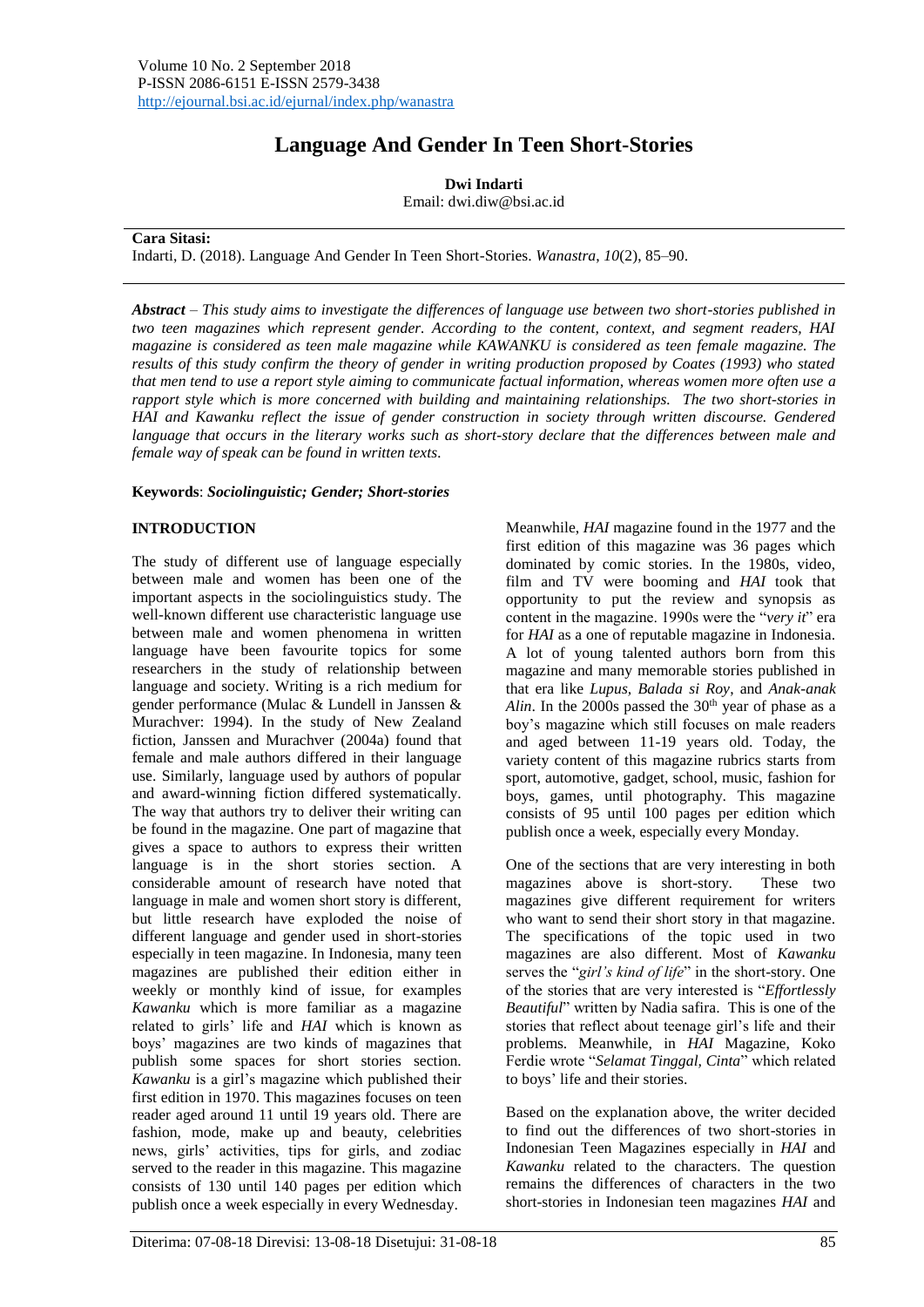*KAWANKU* and how it relates to language and gender analysis. The goal of this study is to determine the differences between boy's characters and girl's characters in the two short-stories in teen magazines, in the term of the using of words, dialogues, narrations and theme.

It is best to review some related literatures and previous studies to get a proper basic comprehension before moving on further discussions. An issue about constructing gender identities of two short stories has ever been conducted by Shaikh & Khan (2012). The research investigates the issue of gender construction in society through written discourse. It analyses about two short stories by a Pakistani writer Haris Khalique and an Indian writer Rohini Kohli selected from their collection of stories titled *Unfinished Histories*. The research method followed by this study is Critical Discourse Analysis. By applying CDA as a general methodology, this research has tried to investigate the relationship between discourse and social practices pertaining to construction of gender identity. The finding was females role are shown to be more interested in the domestic side of life, having more to do with households and romance than intellectual aspect of life, which is presented as men's domain, who are thought of as intellectually higher than their female counterparts. The same issue is analysed by Chang (2016) discussed about gendered language in five recent short stories written by Japanese women in English translation. She examines how the writers interact with the culturally loaded concept of gendered language to develop characters and themes. Gendered styles are central to the stories and translators wishing to follow closely to the source text should pay close attention to the issue. They are used in a variety of ways such as in dialogue, to index social identity, to highlight the differences between social and inner self, and different styles are mixed together for emphasis.

Maltz and Borker's (1982) give the model of gender-marked language. They distinguish between male and female speech. Male speech is dominated by competition oriented or adversarial, attracting and maintaining an audience and asserting themselves when other speakers have the floor. However, female speech is characterized with collaboration oriented, using language more cooperatively than males, responding to and elaborating on what others have said, making more supportive comments, asking more questions, working to keep conversations going, to create and maintain relationships of closeness and equality. Coates (1993) also explains more about gender-language. She argues that men tend to use a *report style* aiming to communicate factual information, whereas women more often use a *rapport style* which is more concerned with building and maintaining relationships. De Francisco (1991) points out that

female behavior encloses a desire to take turns in conversation with others which is opposed to men's tendency towards centering on their own point. Maltz and Borker's (1982) emphasize the same point with Victoria that males use language primarily to assert their position of dominance.

Beside the language which differentiation between male's and female's communication, the way male and female solve their conflicts are also different. According to Gilligan (1982), the conflict style of males has a justice orientation. Whatever the problem is, males always try to solve their conflict fairly. It shows their dignity and their power as men. That can be the reason why males value logic and rationally while attempting to resolve conflict through rules or reason. In contrast to female, their conflict has a caring orientation because they focus on the relationship. They prefer to maintain connections with others than ruining their friendship. Females' conflict style also indicates that they use more collaborative speech acts and pay more attention to the needs of others.

# **RESEARCH METHODOLOGY**

This research used case study because the writers limited the data using two short stories from famous magazines in Indonesia which are *HAI* and *KAWANKU* magazines*.* The objective of this study investigates how characters' differences relate to language and gender analysis in short-stories published in *HAI* and *KAWANKU*. The two short stories of HAI (Boy's Magazine) titled "*Selamat Tinggal, Cinta*" written by Koko Ferdie and KAWANKU (Girl's Magazine) titled "Effortlessly Beautiful" written by Nadia Safira. The writers collected the data by analyzing the short stories and using some related theories to see the characters' differences which relate to language and gender.

# **RESULTS AND DISCUSSIONS**

The results of the data collection show the significant differences between boy's and girl's short-story. Table.1 below presents the analyses of two short stories.

#### **Table.1. Data of two short-stories**

|                | HAI             | <b>KAWANKU</b>  |
|----------------|-----------------|-----------------|
| <b>Segment</b> | Teenage boys    | Teenage girls   |
| readers        |                 |                 |
| Age            | $11 - 19$ years | $11 - 19$ years |
|                | old             | old             |
| <b>Content</b> | Sport,          | Fashion, mode,  |
|                | automotive,     | and<br>beauty   |
|                | music, games,   | make<br>up      |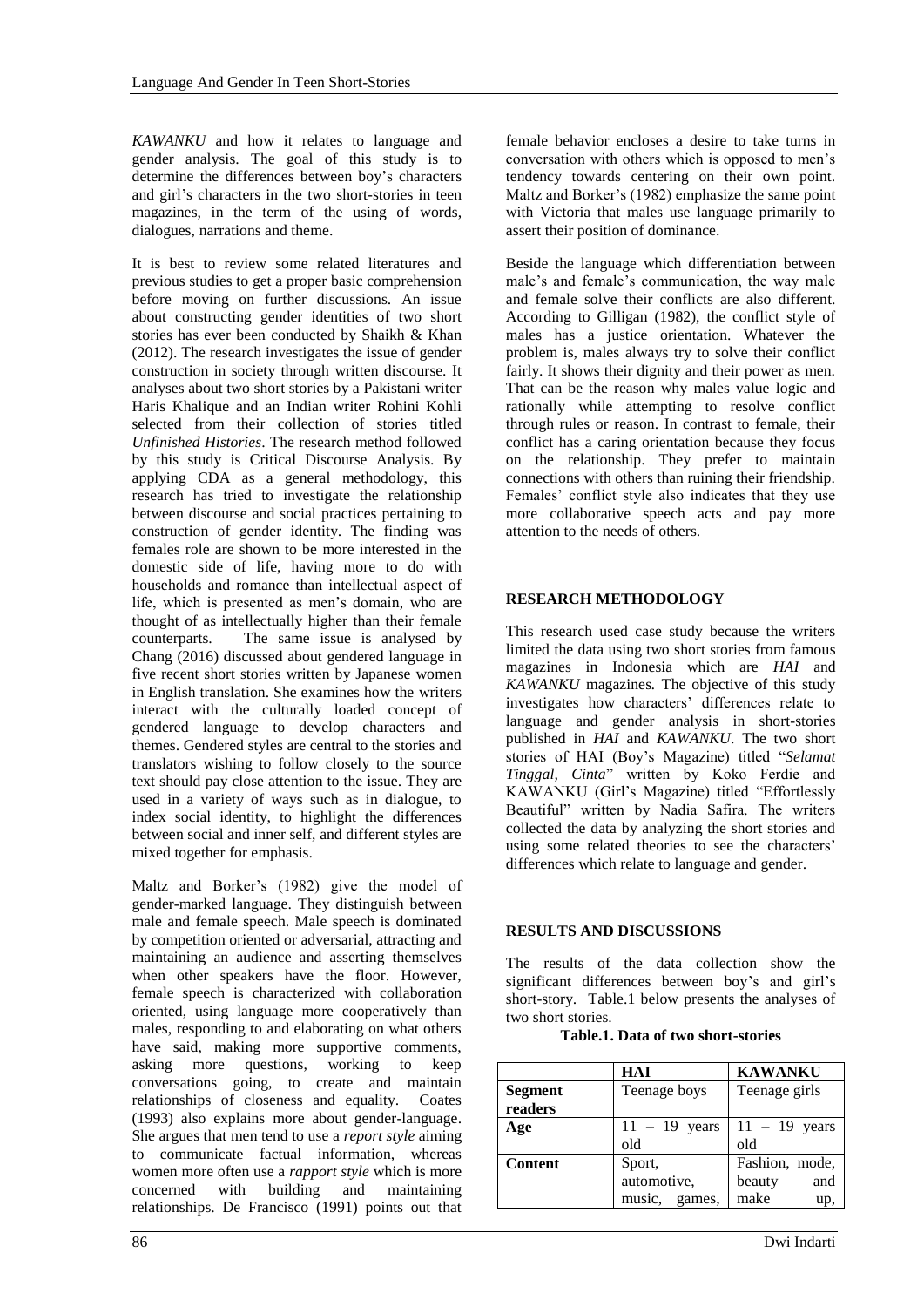|                       | photography          | celebrities            |                    |                | berlarian dari                     |
|-----------------------|----------------------|------------------------|--------------------|----------------|------------------------------------|
| <b>Pages</b>          | $95 - 100$ pages     | 130<br>140<br>$\equiv$ |                    |                | gerbang besar                      |
|                       | per edition          | pages<br>per           |                    |                | тепији<br>kelas                    |
|                       |                      | edition                |                    |                | plus memohon-                      |
| <b>Published</b>      | Once a week          | Once a week            |                    |                | mohon<br>pada                      |
|                       | Selamat              | Effortlessly           |                    |                | Pak<br><b>Breng</b>                |
| Short-story           |                      | Beautiful              |                    |                | agar                               |
|                       | tinggal, Cinta       |                        |                    |                | menyisakan                         |
| <b>Author</b>         | Koko Ferdie          | Nadia Safira           |                    |                | sedikit<br>saja                    |
| <b>Published</b>      | 20<br>$\equiv$<br>26 | 15<br>$\equiv$<br>29   |                    |                | celah gerbang                      |
| edition               | October 2017         | October 2017           |                    |                | tengah                             |
| <b>Characters</b>     | 6.618                | 8.452                  |                    |                | agar<br>kami<br>bisa               |
| with space            |                      |                        |                    |                | Ladya<br>masuk,                    |
| Words                 | 1.195                | 1.532                  |                    |                | duduk<br>akan                      |
| <b>Dialogues</b>      | 41                   | 27                     |                    |                | disebelahku                        |
| <b>Narrations</b>     | 20                   | 36                     |                    |                | dengan rambut                      |
| <b>Self Reference</b> | Gue                  | Aku                    |                    |                | acak-acakan,                       |
| Code-                 | 31                   | 5                      |                    |                | kacamata yang                      |
| switching             |                      |                        |                    |                |                                    |
| <b>Example</b><br>of  | "Lo<br>nggak         | "Makalah. Aku          |                    |                | sedikit<br>turun,<br>ransel        |
| dialogues             | papa, man?"          | takut<br>besok         |                    |                | yang                               |
|                       |                      | bisa<br>enggak         |                    |                | langsung<br>di<br>di<br>geletakkan |
|                       |                      | bantuin Ladya          |                    |                | bawah<br>meja                      |
|                       |                      | soalnya<br>kan         |                    |                | dan                                |
|                       |                      | weekend<br>mau         |                    |                | stay<br>effortlessly               |
|                       |                      | ada<br>gigs,           |                    |                | beautiful. Satu                    |
|                       |                      | takutnya               |                    |                | lagi, seragam                      |
|                       |                      | dipanggil rapat        |                    |                | sekolahnya                         |
|                       |                      | Jadi<br>dadakan.       |                    |                | tetap licin.                       |
|                       |                      | besok<br>Ladya         |                    | "Jangan        | Tuhan itu tidak                    |
|                       |                      | usah<br>engga          | <b>Opening Act</b> |                |                                    |
|                       |                      | repot."                |                    | tawuran lagi!" | adil. Sungguh,                     |
|                       |                      |                        |                    |                |                                    |
| <b>Example</b><br>of  | Paragraph: 2         | Paragraph: 2           |                    |                | aku<br>selalu                      |
| narrations            |                      |                        |                    |                | merasa seperti                     |
|                       | sedikit<br>Gue       | Tapi<br>coba           |                    |                | itu. Setiap hari                   |
|                       | terperanjat          | lihat<br>kalian        |                    |                | aku<br>harus                       |
|                       | waktu<br>pintu       | Geek<br>Ladya.         |                    |                | di<br>muncul                       |
|                       | kamar                | manis<br>dengan        |                    |                | sekolah<br>tepat                   |
|                       | mendadak             | poni lurus dan         |                    |                | 06.30<br>pukul                     |
|                       | terbuka<br>lagi.     | kacamata               |                    |                | pagi,<br>jelas                     |
|                       | Nggak lain dan       | besar. Bahkan          |                    |                | banyak                             |
|                       | nggak<br>bukan       | effort<br>tanpa        |                    |                | masalah<br>pagi                    |
|                       | pemilik<br>suara     | pun dia terlihat       |                    |                | harus<br>yang                      |
|                       | cempreng<br>itu      | menawan. Setip         |                    |                | kuhadapi mulai                     |
|                       | adalah Davika.       | hari<br>Ladya          |                    |                | dari kemacetan                     |
|                       | Cewek<br>ter-        | selalu<br>datang       |                    |                | Kota Surabaya                      |
|                       | absrud<br>yang       | hampir                 |                    |                | hingga catokan                     |
|                       | pernah<br>gue        | bersisian              |                    |                | rambut<br>yang                     |
|                       | Lebih<br>kenal.      | denganku               |                    |                | tidak<br>juga                      |
|                       | dia<br>tepatnya,     | $karena - well -$      |                    |                | Bukan<br>panas.                    |
|                       | murid<br>baru        | kita sama-sama         |                    |                | apa-apa,                           |
|                       | yang sok akrab       | penggemar              |                    |                | rambutku yang                      |
|                       | dan<br>akhirnya      | bel<br>suara           |                    |                | sedikit – oke,                     |
|                       | dekat.               | sekolah,               |                    |                | sangat! $-$ curly<br>ini           |
|                       |                      | hampir                 |                    |                |                                    |
|                       |                      | terlambat              |                    |                | membutuhkan                        |
|                       |                      | sudah<br>bukan         |                    |                | perhatian<br>Aku                   |
|                       |                      | hal baru lagi          |                    |                | ekstra.                            |
|                       |                      | kami.<br>bagi          |                    |                | jelas tidak akan                   |
|                       |                      | Bedanya,<br>setelah    |                    |                | mau datang ke<br>sekolah dalam     |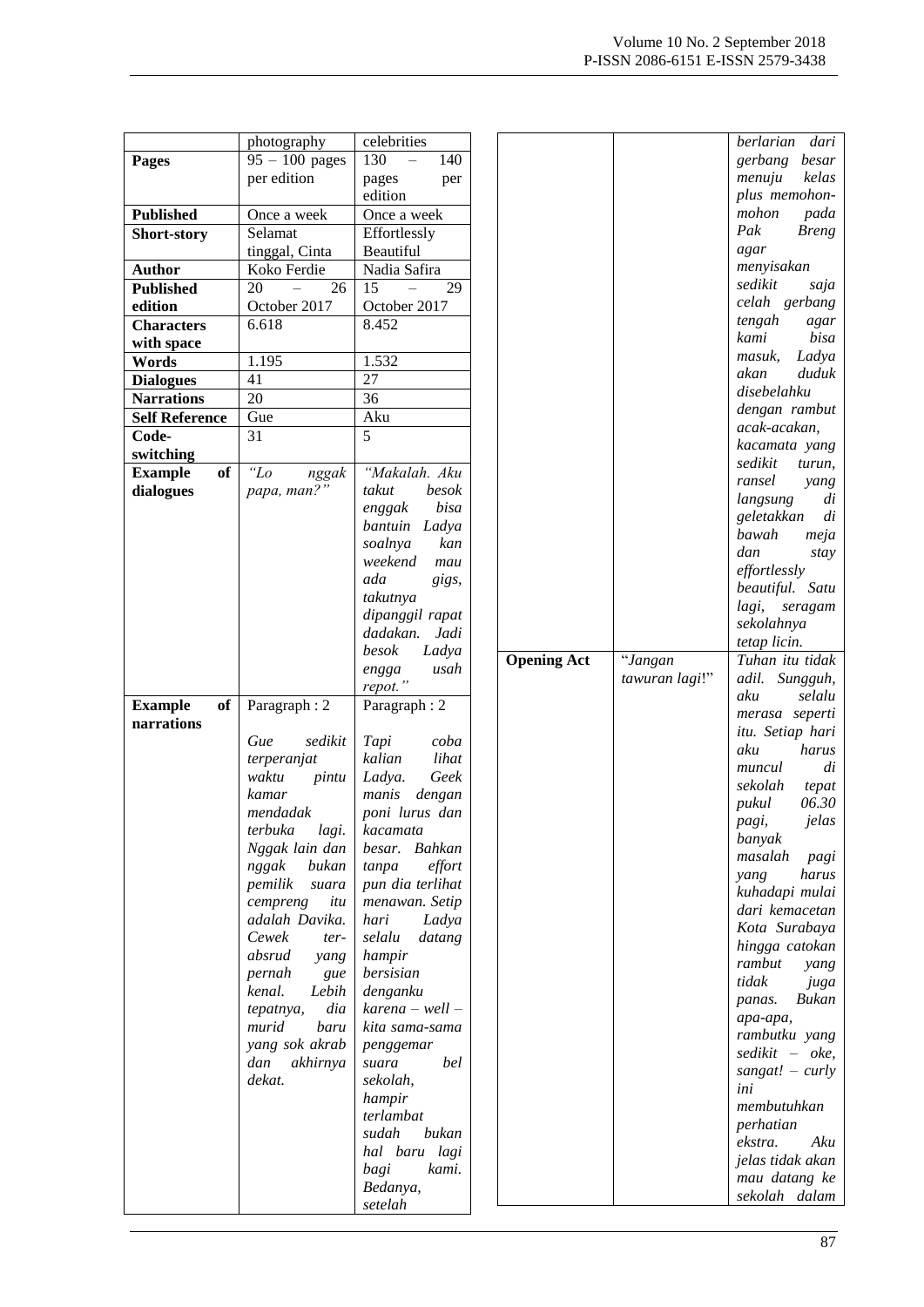|            |                | keadaan<br>rambut selebar<br>sarang burung. |
|------------|----------------|---------------------------------------------|
| Main       | Dyko           | Lou                                         |
| characters | High<br>school | High<br>school                              |
|            | student        | student                                     |
|            | A rebel boy    | Always<br>feel                              |
|            | Has<br>a       | jealous to her                              |
|            | dangeours      | best friend                                 |
|            | hobby          |                                             |
|            | fighting       |                                             |

The amount of the characters of short-story titled "*Selamat tinggal, Cinta*, in *HAI* magazine are less than in *Kawanku*. *HAI*'s short-story consists of 6.618 characters, while *Kawanku*'s short-story consists of 8.452 characters. The same case also accurs in the amount of words. *Kawanku* uses more words than *HAI*. *HAI*'s short-story consists of 1.195 words, while *Kawanku*'s short-story consists of 1.532 words. Those evidences refer to statement of Maltz and Borker (1982) who state a model of gender-marked language about male and female speech character. Some of female speech characterizes that they use language more cooperatively than males and respond to and elaborate on what others have said.

The main character in HAI's short-story is a senior high school student, named Dyko, who is a rebel boy. Dyko has a dangerous hobby which is fighting. This characters are showed from these sentences :

- 1. *Ya, gue emang ngebelain Bimo yang ditantang tawuran sama salah satu anak SMA gang Bengek. Masalahnya klise, cewek yang jadi rebutan.* **(Yes, I help Bimo who is challenged by one of the students from Bengek Genk. The problem is cliche, fight for the sake of a girl).**  Maltz and Borker's (1982) explain that male speech is dominated by competition oriented or adversarial, attracting and maintaining an audience and asserting themselves when other speakers have the floor. The sentence above shows that Dyko has fought with a Genk only because of a girl. Here, Dyko's speech indicates competition oriented. This conflict is also attracting readers to finish their reading.
- 2. *"Jangan tawuran lagi!" Gue menengok ke samping kiri. Nyokap baru saja menutup pintu kamar, setelah menempelkan plester di dahi dan mengompres beberapa lebam di muka gue*. **(Don't fight anymore! I turn left. Mom has just closed the door, after put a bandage in my forehead and compress wounds in my face).**

According to Gilligan (1982), the conflict style of males has a justice orientation. Whatever the problem and the result will be, males always try to

solve their conflict fairly. Even it will hurt them whether it is physical injuries and emotional injuries. By fighting, they can show their dignity and their power as men. Meanwhile, Coates (1993) states that men tend to use a *report style* aiming to communicate factual information, whereas women more often use a *rapport style* which is more concerned with building and maintaining relationships. In HAI's short story, Dycko's and Devika's dialogues show *report (men)* and *rapport style (women)*. Here are the analyses below.

*1. "Kenapa lw menghindar?" tanya gue yang duduk di samping Devika. Kami terhalang sekat bangku perpustakaan. Dia nggak menjawab. Gue penasaran dan menggeser kursi sedikit ke belakang. "Devika Putri, Seorang yang punya cita-cita jadi penulis dan mendambakan suami seperti Keenan di film Perahu Kertas. Dan sekarang mulai jadi cewek pendiam dan nggak asik lagi".*

The sentences above are said by Dyko who is curious to know why Devika is staying away from him. He directly asks her by giving statements of factual information (*report style)*.

*2. Devika: "Dyko...!" Gue sedikit terperanjat waktu pintu kamar mendadak terbuka lagi. Nggak lain dan nggak bukan pemilik suara cempreng itu adalah Davika. Cewek ter-absurd yang pernah gue kenal. Lebih tepatnya, dia murid baru yang sok akrab dan akhirnya dekat. Dyko : "Lo nggak pernah diajarin sopan santun ya? Ketuk pintu dulu, kek!" Cewek pemilik badan bantet itu malah berkacak pinggang menatap gue. Lalu menggeleng. Dia sepertinya budek karena nggak menjawab pertanyaan gue. Devika: "Apa-apaan ini, cowok berandal bisa terkapar di kamar!" Gue tertawa sinis. Cih! Dyko: "Sejak kapan gue menyandang status sebagai cowok berandal. Perlu digaris bawahi, gue cuma kalah tawuran sekali ini doang." Devika: "Bukan karena lo ikut-ikutan belain Bimo, kan?" Devika tiba-tiba duduk dan menepuk lengan gue. Otomatis gue menggeram kesal. Dia cuma cekikan. "Sengaja."* 

*Dyko: "Sakit, Bantet!" Gue mendorong keningnya yang lebar.*

These sentences are said by Devika who tries to keep conversation going (*rapport style)* with Dyko while he is is suffering because of his fighting with a Genk.

Meanwhile, the main character in Kawanku's shortstory is a senior high school student, named Lilou, who always feels jealous with her beautiful best friend. The characters are showed from these sentences: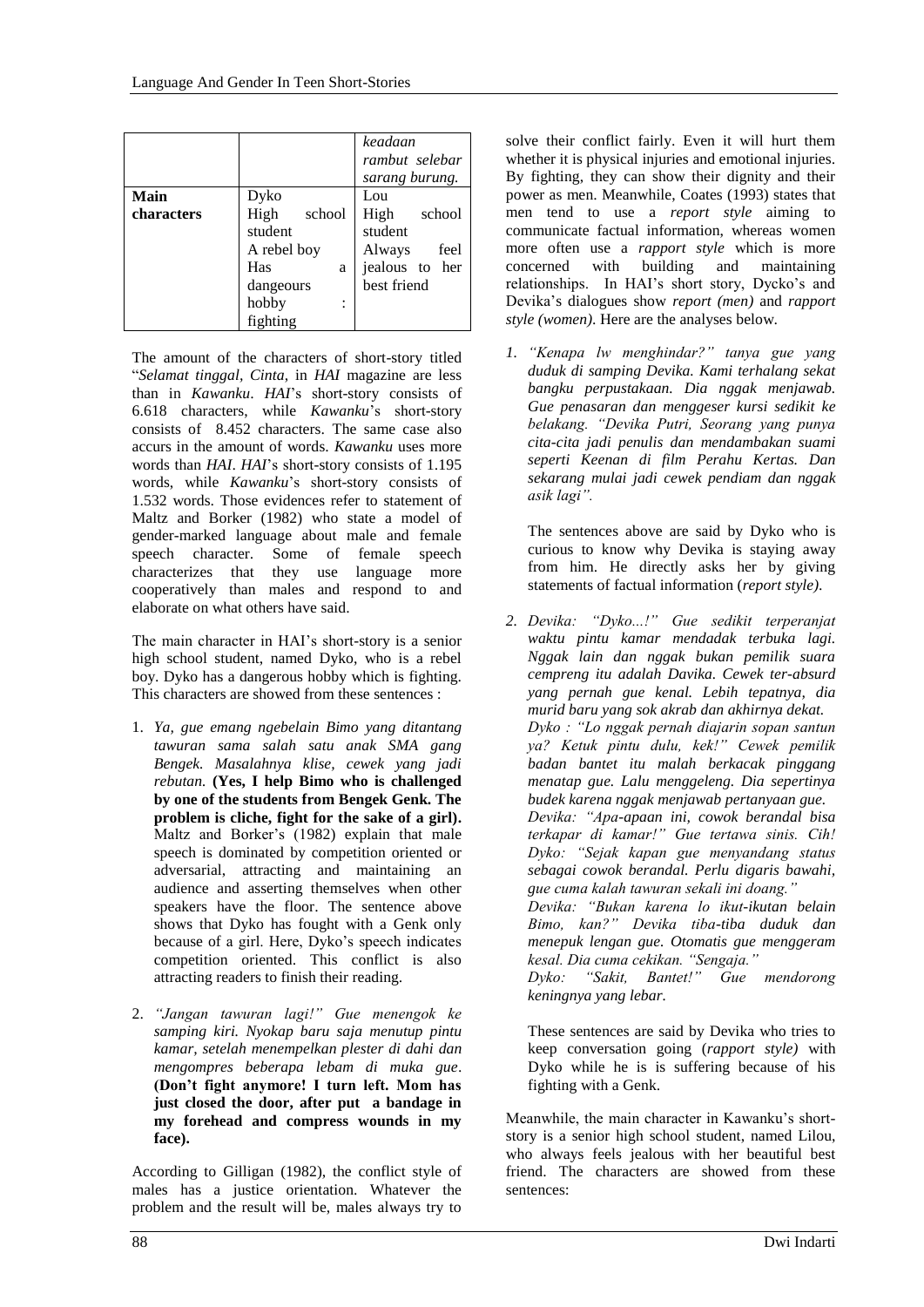- 1. *Tapi coba kalian lihat Ladya. Geek manis dengan poni lurus dan kacamata besar. Bahkan tanpa effort pun dia terlihat menawan.* **(But look at Ladya. A sweet girl with straight hair and big glasses. She looks effortlessly beautiful).**
- 2. *Yang membuat sedikit menyayat hati, saat aku bingung mencari kaca dan mengecek penampilanku setelah badai keterlambatan berlalu, Ladya dengan santai mengeluarkan komik Jepang edisi terbaru. Di sebelahnya? Oh itu aku yang sibuk membenahi muka dan menyisir rambut. Ladya? Tetap cantik walaupun tanpa bedak, tanpa catokan, tanpa sedikit lipgloss*. **(The worst is when I feel confuse to look for a mirror and see what I look like, Ladya took out a new edition of Japanese comic. While I am busy pouring my face and combing my hair. Ladya keeps looking beautiful without any make up, even just a little bit lipgloss).**
- 3. *Ladya bilang dia mau belajar dulu buat besok. Besok? Iya, besok mau bikin tugas sama Ladya, tapi Ladya bilang mau belajar dulu biar besok cepet selesainya. Ini yang membuatku iri pada Ladya. Sudah cantik, manis, pintar pula. Setiap hari dia pasti punya jam khusus belajar atau, ya, yang seperti ini. Ladya selalu minta waktu untuk belajar dulu, agar saat tugas dibuat dia enggak akan terlalu banyak bertanya dan tahu apa yang harus dilakukan. Enggak salah memang kalau banyak orang yang memperhatikannya*. **(Ladya said that she wants to study before tomorrow. Tomorrow? Yup, we are going to finish our assignment with Ladya, but she said she wants to study first so that we can finish our assignment early. This is what makes me envy with Ladya. She is beautiful, sweet and also smart. She has schedule time to study every day or like this way, she always asks more time to study first, so that the assignment is been doing, she will not ask more and know what to do. It is true that many people are watching her.**
- 4. *Besok-besok kalau enggak punya waktu buat bikin tugas bilang kek, kan aku jadi ngerasa bersalah bikin kamu ngerjain tugasnya sendiri sambil bikin acara besar kayak gini*. **(If you do not have time to do the assignment, let me know, because I feel guilty making you did the assignment by yourself while having great event like this).**

From those four sentences explained above, we can find the characteristics of female's speech (Maltz and Borker: 1982) which are represented by Lilou and Ladya in this short story. In sentences 1 and 2, Lilou expresses her jealousy with Ladya who is

smarter and prettier than her. The way Lilou expresses her feeling through words show that female uses language more cooperatively than males. While in sentence 3, Lilou and Ladya are trying to cooperate by doing their assignment together though Lilou has a big event to do. While Lilou permits Ladya to have more time to study for the assignment. Both of them understand their position at that time so that they can overcome their problem. In sentence 4, Ladya also makes supportive comments by giving her care and attention to her friend, Lilou. They also work to keep conversation going and maintain their relationships of closeness. This short story which is written by female writer Nadia Safira indicates that women use a *rapport style* (Coates; 1993) which is more concerned with building and maintaining relationships. The friendship between Lilou and Ladya has become the evidence. Though Lilou envies with Ladya's appearance and her ability, Lilou still keep maintain her relationship with Ladya. The conversations of dialogues show the tendency of both ladies in taking turn in conversation they have (De Francisco: 1991). It means they have mutual response in having conversations. Gilligan (1982) in contrast to female, their conflict has a caring orientation because they focus on the relationship. They prefer to maintain connections with others than ruining their friendship. Although, Lilou is so jealous with Ladya, but in sake of friendship, Lilou wants to do anything for Ladya, her best friend. She agreed when Ladya asked more time to study. She did not forbid her. Here, Lilou cares about Ladya. Ladya does the same. Gilligan states that females' conflict style also indicates that they use more collaborative speech acts and pay more attention to the needs of others. Lilou who is the committee of the event and is busy preparing it, Ladya came to let her know that she did the assignment herself. Ladya's action shows her attention to the needs of Lilou at that time.

The short-story in *HAI* contains more dialogues than in *Kawanku*, while *Kawanku* contains more narrations. In *HAI*'s short-story, there are 41 dialogues, while in *Kawanku*'s short-story, there are 27 dialogues. The opening statement in *HAI's* shortstor*y* uses a short dialogue, while in *Kawanku's*  short-story uses a long narration in the first paragraph. The self reference used in *HAI's* shortstory is '*gue*' (I), and self reference used in *Kawanku's* short-storyis '*aku*' (I). The social words found in *HAI* are informal words such as '*elo*' (you), '*bokap*' (father), '*nyokap*' (mother). While in *Kawanku,* they use formal words for instance '*kamu*' (you), '*Papa*' (father), '*Mama*' (mother).

There are more code switchings in *Kawanku* rather than in *HAI*. Girls tend to use code switching than boys because girl's tendency to vary the language. *Kawanku*'s short-story consists of 31 code switchings, while *HAI*'s short-story consists of 5